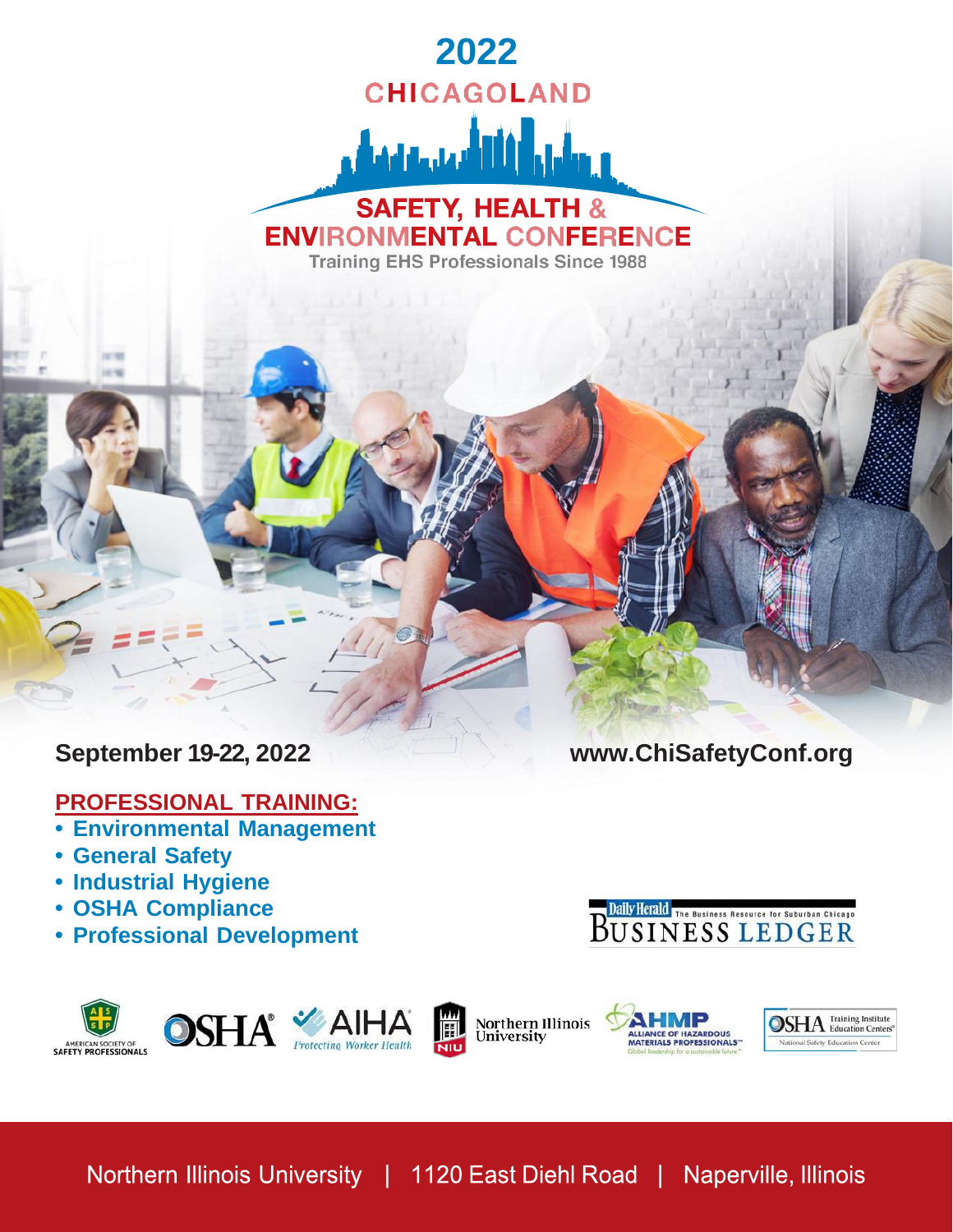## **ABOUT THE CONFERENCE**

#### **Monday, September 19, 2022**

✓ **Check Box for Sessions Attending**

| M <sub>1</sub> |  | M <sub>6</sub> |
|----------------|--|----------------|
| M <sub>2</sub> |  | M <sub>7</sub> |
| M <sub>3</sub> |  | M8             |
| M <sub>4</sub> |  | M <sub>9</sub> |
| M <sub>5</sub> |  | <b>M10</b>     |

| M11             |  |
|-----------------|--|
| M <sub>12</sub> |  |
| <b>M13</b>      |  |
| M14             |  |
| M <sub>15</sub> |  |

| M16        |  |
|------------|--|
| <b>M17</b> |  |
| <b>M18</b> |  |
|            |  |

**Tuesday, September 20, 2022**

✓ **Check Box for Sessions Attending**

**Note: OSHA 10 Hour General Industry is Sessions T26 & W5 OSHA 10 Hour Construction is Sessions W6 & R1**

| T <sub>1</sub> |  | T <sub>6</sub> |  |
|----------------|--|----------------|--|
| T <sub>2</sub> |  | T7             |  |
| T <sub>3</sub> |  | T <sub>8</sub> |  |
| T <sub>4</sub> |  | T <sub>9</sub> |  |
| T <sub>5</sub> |  | <b>T10</b>     |  |

| T11             |  | <b>T16</b> |  |
|-----------------|--|------------|--|
| T12             |  | <b>T17</b> |  |
| <b>T13</b>      |  | <b>T18</b> |  |
| T <sub>14</sub> |  | <b>T19</b> |  |
| <b>T15</b>      |  | <b>T20</b> |  |

| <b>T21</b>      |  |
|-----------------|--|
| <b>T22</b>      |  |
| T <sub>23</sub> |  |
| T <sub>24</sub> |  |
| <b>T25</b>      |  |

| <b>T26</b> |  |
|------------|--|
|            |  |
|            |  |
|            |  |

**Wednesday, September 21, 2022**

✓ **Check Box for Sessions Attending**

**Note: OSHA 10 Hour General Industry is Sessions T26 & W5 OSHA 10 Hour Construction is Sessions W6 & R1**

| W <sub>1</sub> | W <sub>6</sub> | <b>W11</b> |  | <b>W16</b> |  |
|----------------|----------------|------------|--|------------|--|
| W <sub>2</sub> | <b>W7</b>      | <b>W12</b> |  | <b>W17</b> |  |
| W <sub>3</sub> | W <sub>8</sub> | <b>W13</b> |  | <b>W18</b> |  |
| W <sub>4</sub> | W <sub>9</sub> | <b>W14</b> |  | <b>W19</b> |  |
| W <sub>5</sub> | <b>W10</b>     | <b>W15</b> |  | <b>W20</b> |  |

| <b>W21</b> |  |
|------------|--|
| <b>W22</b> |  |
| <b>W23</b> |  |
|            |  |
|            |  |

✓

**Note: Be sure to visit the Business EXPO today!**

**Thursday, September 22, 2022**

✓ **Check Box for Sessions Attending**

**Note: OSHA 10 Hour General Industry is Sessions T26 & W5 OSHA 10 Hour Construction is Sessions W6 & R1**

| R <sub>1</sub> |  | R <sub>6</sub> |  |
|----------------|--|----------------|--|
| R <sub>2</sub> |  | R7             |  |
| R <sub>3</sub> |  | R <sub>8</sub> |  |
| R <sub>5</sub> |  | R <sub>9</sub> |  |
|                |  | <b>R10</b>     |  |